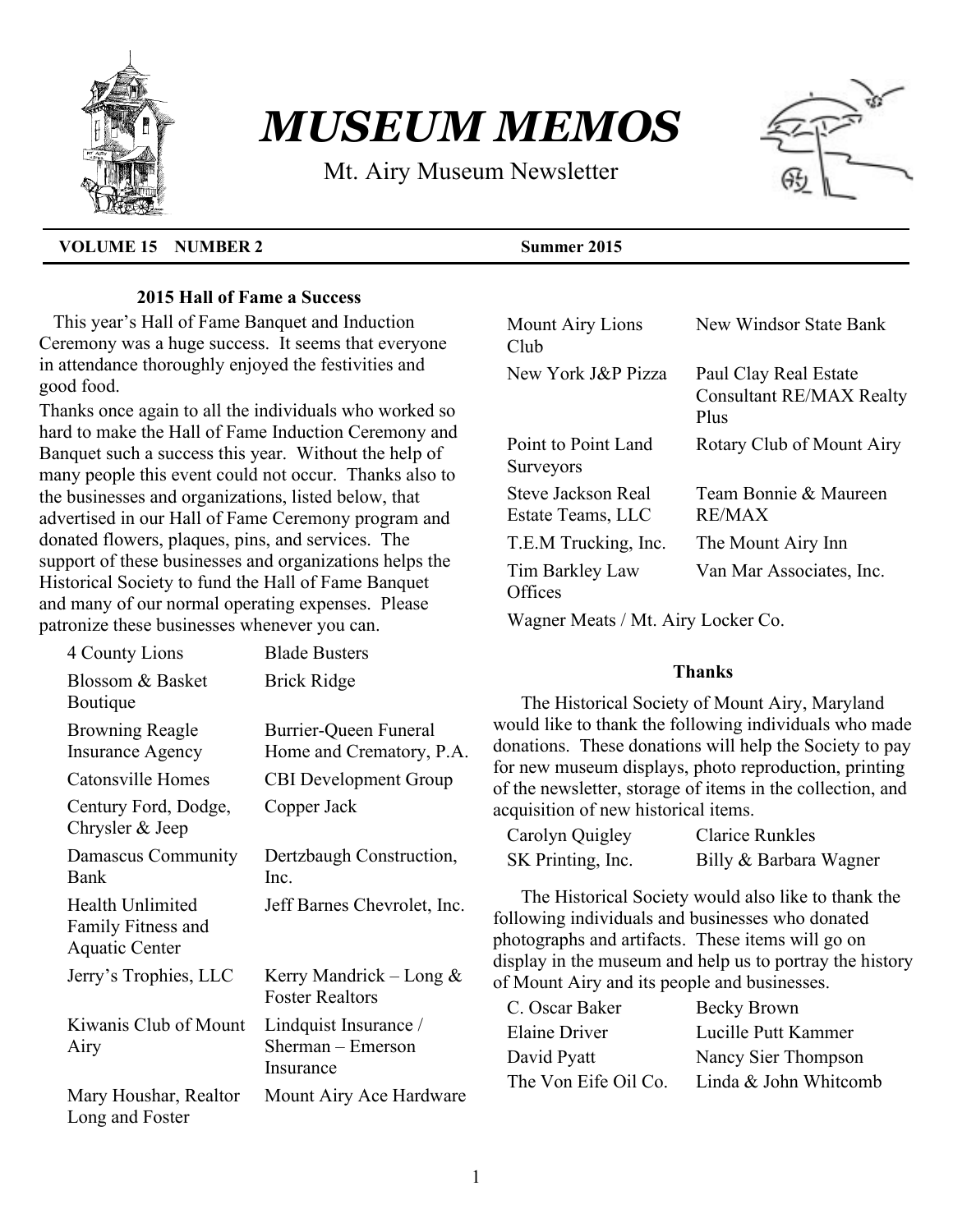#### **The Oldest Home in Mount Airy**

The Tuesday, May 5, meeting of the Historical Society of Mount Airy featured a discussion of the oldest home in Mount Airy. There were 41 people were in attendance, a great crowd for our monthly meeting. The discussion was hosted by Althea Miller. Oscar Baker began the discussion. The other people in attendance then contributed their recollections. Comments made by each of the discussion participants are recorded in the following paragraphs.

**Oscar Baker (92 years old)** related that he was told by Bob Dubel that the "Deardorff House" was the oldest in Town. This house is located at the corner of Prospect Road and Hill Street on the south side of the railroad tracks. He was told that Tom Watkins had logged trees and dug stones out of the hillside to build the home. He had also been told the train had stopped at that location; the house was once a boarding house; and it was said to be a house of "ill-repute".

**Helen Simpson**, who has lived in Town all her 98 years, spoke next. Her son and daughter-in-law, John and Leslie Simpson, were with her. They have lived in Town for 40 years. Mrs. Simpson was born in the house that Marge Morel now lives in (3 houses south of Pine Grove Chapel on South Main Street). The house was already built as she remembers and her father purchased it for \$14,000.

**Tammy Smith** lives outside of Town now, but lived at 815 Park Avenue for 15 years. Her grandparents lived on Twin Arch Road at one time.

**Janet Haines and her husband, Lewis**, live in Damascus but Janet was raised in the Town in a house located on Park Avenue, across from Betty Ifert (701 Park Avenue). She left Town when they married, 55 years ago. She remembers having her wedding reception at home of Oscar Baker, who lived on Park Avenue at that time.

Pat Norwood moved to Town when she was 4 months old. She lived on Hood Street with her parents and then moved to Carroll Avenue after she was married.

**Joe and Louise Howard** have lived in Howard County for 33 years on Long Corner Road. They read about the program in the paper and wanted to attend the meeting to hear what was said. They are interested in the history of the Town.

**Tom and Sharon Walker** have lived in the area for 15 years. They came to Mount Airy from the Harrisburg, PA, area for work.

**Ellie Bonde**, owner of Blossom and Basket Boutique; has lived in Mount Airy area since 1977. She is very interested in the history of Mount Airy. She is very good friends with John and Linda Whitcomb, who live at 20 Hood Street (Charles and Deanna Brown owned the home before them, Nichols sold to Browns, Hoods sold to Nichols). The year 1889 was mentioned as the date of their home. Mention was also made that the Clary House, which is on the corner of Hood and Hotel Streets (owned at one time by Frank Johnson, former Mayor of Mount Airy) has a built date of 1883 on it.

**Diann Main Linton**, resident of the Town, lived with her grandmother as a child on South Main Street. This house still stands, but is the site of the Mount Airy Inn. Her grandmother, Ada Main, purchased the house in 1933, but it was originally built in the early 1900's. Diann's husband, **Jim Linton**, born in 1947, lived on Harrison Street. When he was in  $4<sup>th</sup>$  grade, he and his family moved to the house at the top of Harrison Street and Buffalo Road. While cleaning out after his mother's passing, Jim indicated he found in the attic written on a board the date of 1897 as the built date, but forgot the contractor's name listed. He will speak with family members to see if they remember the contractor's name.

**Paula Camuti** is the resident of the house on Prospect Road right across from Hill Street. In doing some research she found that her house was dated 1885, Cherryhill Farm, which was part of the Leatherwood property.

**Carol Jean Eaves** grew up in Mount Airy on Harrison Street and now lives out of the Town limits.

**Lee Fogle** lives at 608 South Main Street. His house was built in 1917 by builder Tom Watkins. Lee is only the  $4<sup>th</sup>$ owner of the property. He and his wife moved to Town in 1958. He worked for the Telephone Company and loved it.

**Rodney Carr** has lived in Mount Airy for 9 years. He enjoys the history of the area.

**Oliver and Roni Davis** have lived in Town in three different houses – 701 N. Main Street, Park Avenue (where Dave Pyatt lives now), and now at 101 Park Avenue. They bought the house from the Bridenbacks(sp?) in 1969. They mentioned that the house was built in the late 1800's. Oliver's relatives are owners of the Davis Meeting House down off Watersville Road. Oliver indicated that his grandfather's slaves helped to build Pine Grove Chapel. Oliver's Dad was Assistant Chief in the local Fire Company at one time. Roni's relatives are in the Hood family.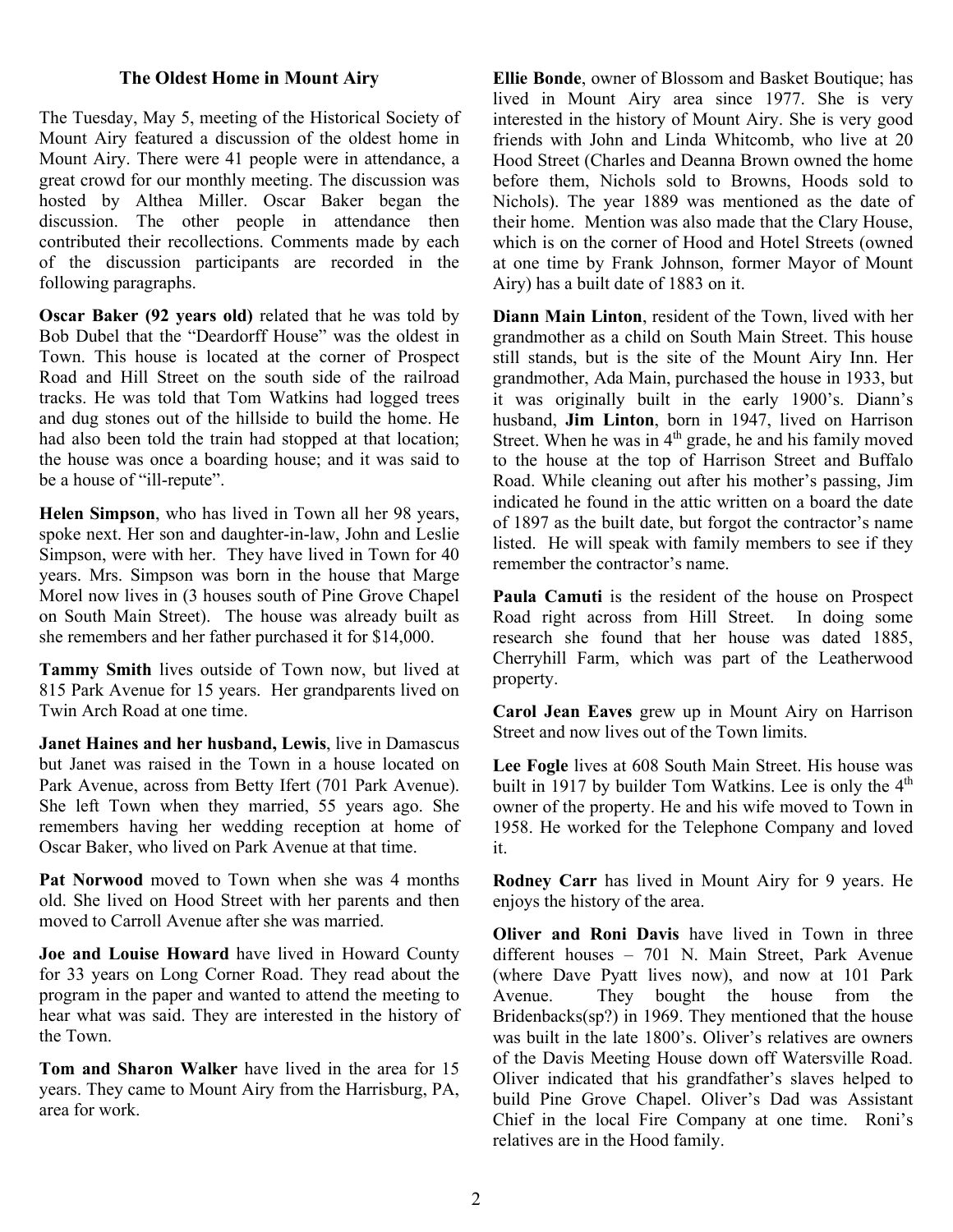#### **The Oldest Home in Mount Airy (Continued)**

**Clarice Runkles** is a member of a multigenerational Mount Airy family. She had spoken with Ron Runkles about his family's home on Hill Street (Marion and Arlene Runkles) and thought it was built in the early 1900's. Stone from the quarry on the Runkles' tree farm was used in the house. Ron also told her that Ben Gue's building on S. Main Street is the oldest store and that the Kimmel House on Kimmel Road in Frederick County is the oldest house in Frederick County. The Codd House on Route 144 going toward Frederick was where her great grandparents had lived.

**Larry and Mary Hushour** have lived in town for 14 years. Larry has been instrumental in getting the Rails-to-Trails project up and running.

**Dave Miller** has lived in town for 15 years and enjoys Mount Airy.

**Mike Stull** lives at 6 Baker Street and has been there for 15 years. He used to carpool children from Damascus to Full Gospel School, but decided to move to Mount Airy. He indicated that the year 1890 is shown on his deed, but a painter found items dated March 3, 1891 in the house. His house was the former Carlos and Chloe Warfield home. He has found medicine bottles with Dr. Forney's name on them.

**Mary Jane Bell** came with her friend, Debbie Crutchfield, to hear about the oldest house.

**Debbie Crutchfield** moved to Mount Airy in 1977. She came tonight to listen to the discussion.

**Susan Boller** lived at 17 Paradise Avenue on the northwest corrner of Paradise and Dorsey Avenues in her younger days. Clyde Boller was her dad. She and her husband are working on the property and plan to restore it. Chestnut lumber was milled for the construction of the house. She felt it was built in the late 1800's. A water tower and windmill are still located on the property. It was indicated there were apartments in the house at one time.

**Lori Dilks** has lived on the Frederick County side of Mount Airy for 16 years. He is interested in the local history.

**Lars and Bobbie Miller** have lived on Gillis Road for 17 years in an old hunting cabin, which was expanded in 1949. Her mother, Virginia Hillery, graduated from Mount Airy High School. She had a brother named Buddy. Her family lived three houses down from the High School (now the Mount Airy Elementary School). She remembered the family house for the "Gingerbread" trim on it. It is still there today. Hallie Runkles was her grandmother and she lived in the area of Snell's Nursery. She remembers in the house was a door in the side of the wall with no steps leading to it. William and Jane Harrison, farmers in the area, were on her grandfather's side of the family. She asked if anyone knew where the farm would have been and Bonnie Winkler seemed to think it is now what is known as the Harrison/Leishear Farm along Rt. 27 right out of town limits.

**Althea Miller** lives on Park Avenue and has since 1967.

**Pete Bowlus** thanked all for coming out this evening. He lived on North Main Street as a child. His family bought their home from Ben Bryan in 1941. He now lives in the Nottingham Subdivision off Watersville Road. In 1939 his father purchased the 300 acre farm for \$2,900, which is now the Nottingham Subdivision.

**Ruth Ann Lowman** volunteers a lot for the Historical Society. She handed over to Pat Norwood, Treasurer for the Historical Society, \$211 of which \$135 was from donations received since the Mount Airy Museum has been opened this season. Ruth Ann indicated she has been around the area for 78 years. Born on Penn Shop Road, her father was a farm hand for the Molesworths, who gave him a hog each year for his pay. They lived and farmed the Dorsey Farm which is now the site of Merridale Gardens Subdivision for 18 years. The fmily then moved back to Penn Shop Road. In later years Ruth Ann lived on Park Avenue.

**Naudine Phoebus** lives on Penn Shop Road (Frederick County side) and has been there since she was 3 years old, 69 years ago. The house she lives in was the former Jess Day home.

**B.J. Dixon** lives at 24 Park Avenue and has for 49 years. She researched her deed and found her property was originally part of the Milton Bussard property. The original Bussard house was located on what is now the Town Municpal Parking Lot. Byron Dorsey, trustee for the late Milton Bussard, sold the property to George Clay. Clay in turn sold to Arthur Davis. Davis then sold to Alice Wetzel. Alice deeded over to Frankie Wetzel. Frankie Wetzel sold to the Henley's. The Henley's sold to the Rable's. The Rable's sold to the Dixon's. B.J. indicated that she had also done some research on the Deardorff property and went back as far as 1907 when it was transferred to Ira, Raymond and Thomas Watkins. She also mentioned that in speaking with a local engineer, Michael VanSant, he indicated that his great grandmother had lived in the house known as the Shoemaker house on Prospect Avenue (two houses up from the American Legion Home) and thought that it had some age on it. In looking at the tax records, it shows the house as being built in 1875.

**The Historical Society of Mount Airy, Maryland Meets the first Tuesday of every month (except July and August) in the lower level of Mount Airy Fire Hall. The meetings begin at 7 pm. Please join us.**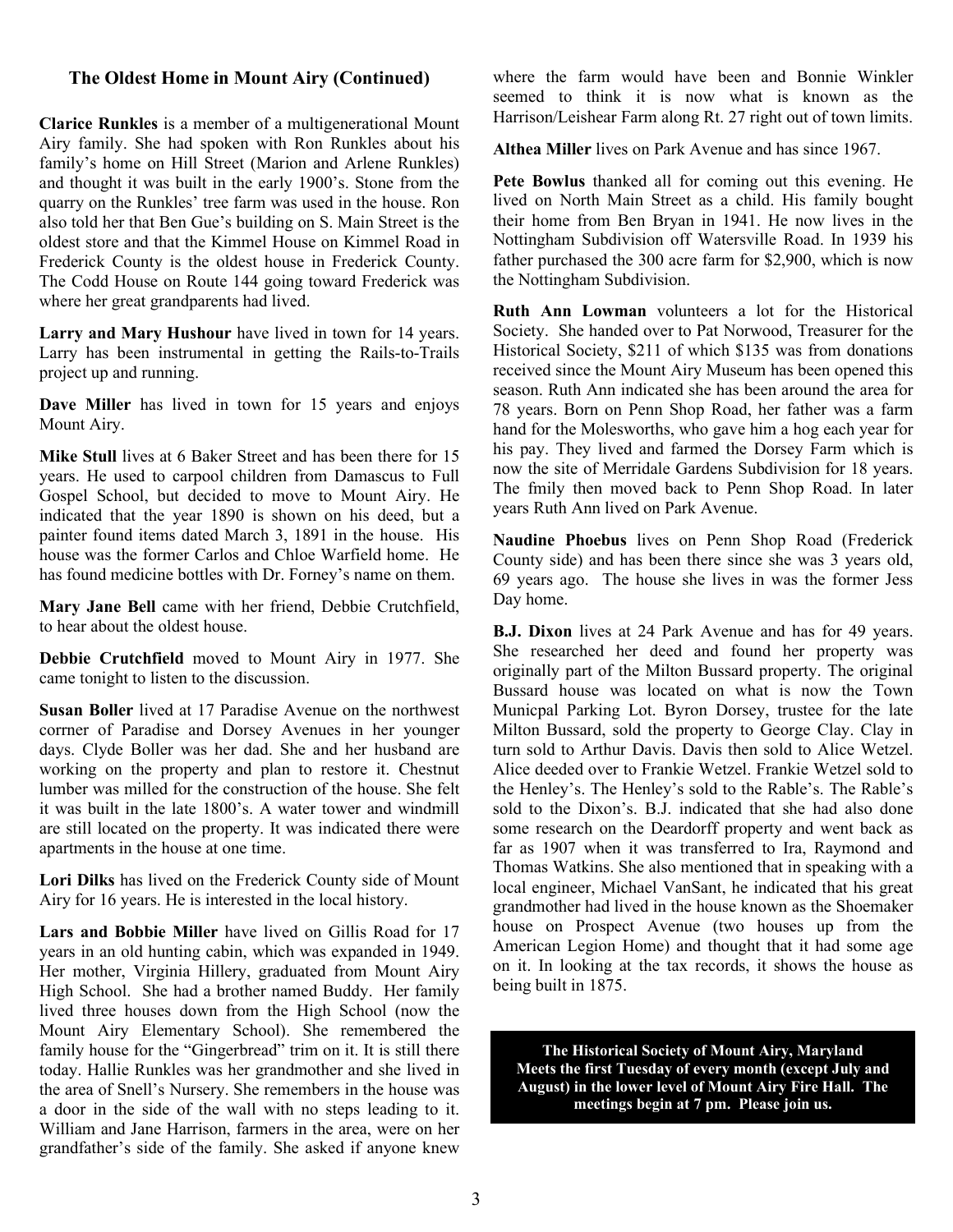#### **The Oldest Home in Mount Airy (Continued)**

**Bonnie Winkler** grew up in the house on South Main Street across the street from what people remember as the Dennis Kitchen and Bath business. The house was built in 1915. Her father's family was from the Town. Henry Bussard, an ancestor, built the first house on what is now the Town Municipal Parking Lot. Bussard had Pine Grove Chapel built in 1846. Another relative was first mayor of Mount Airy Byron Dorsey. Bonnie indicated that some houses along Main Street were built before 1846. In speaking with Jean Gartrell, former owner of the Roop house located on Prospect Road (across from the Castle), she indicated that the records reflect that house was built in 1876, but it is known that the center of the house was built in the 1700's and then added to at various times with other additions.

**Ruth Ann Lowman** mentioned that she had recently read an article in the "Lancaster Farmer" magazine about the Sears and Roebuck homes that were offered as kits back in 1908 to 1940 with some 440 styles to choose from. One of those houses is in Town, the old Jim Windsor Home located at corner of Paradise and Dorsey Avenues. The other one is located outside of Town, known as the Dwight Walker home located at the Walker Peach Orchard (Rt. 27).

**Ken Phebus** built a house in Town in 2001. His affiliation with Mount Airy was through Dr. VanPoole, his doctor when he was a young boy.

**Wayne Evans** has lived on Old Frederick Road (Howard County side) for 27 years. He likes the small town atmosphere. He is interested in the railroad.



**Mr. Harvey Woodrow Wilson Tabler Ms. Patricia "Diann" Main Linton**





**Mr. Robert H. "Bob" King, Jr. Mr. Donald C. Brightwell Mr. Terry L. Baker**





*The Mount Airy Hall of Fame's Newest Members – The Class of 2015*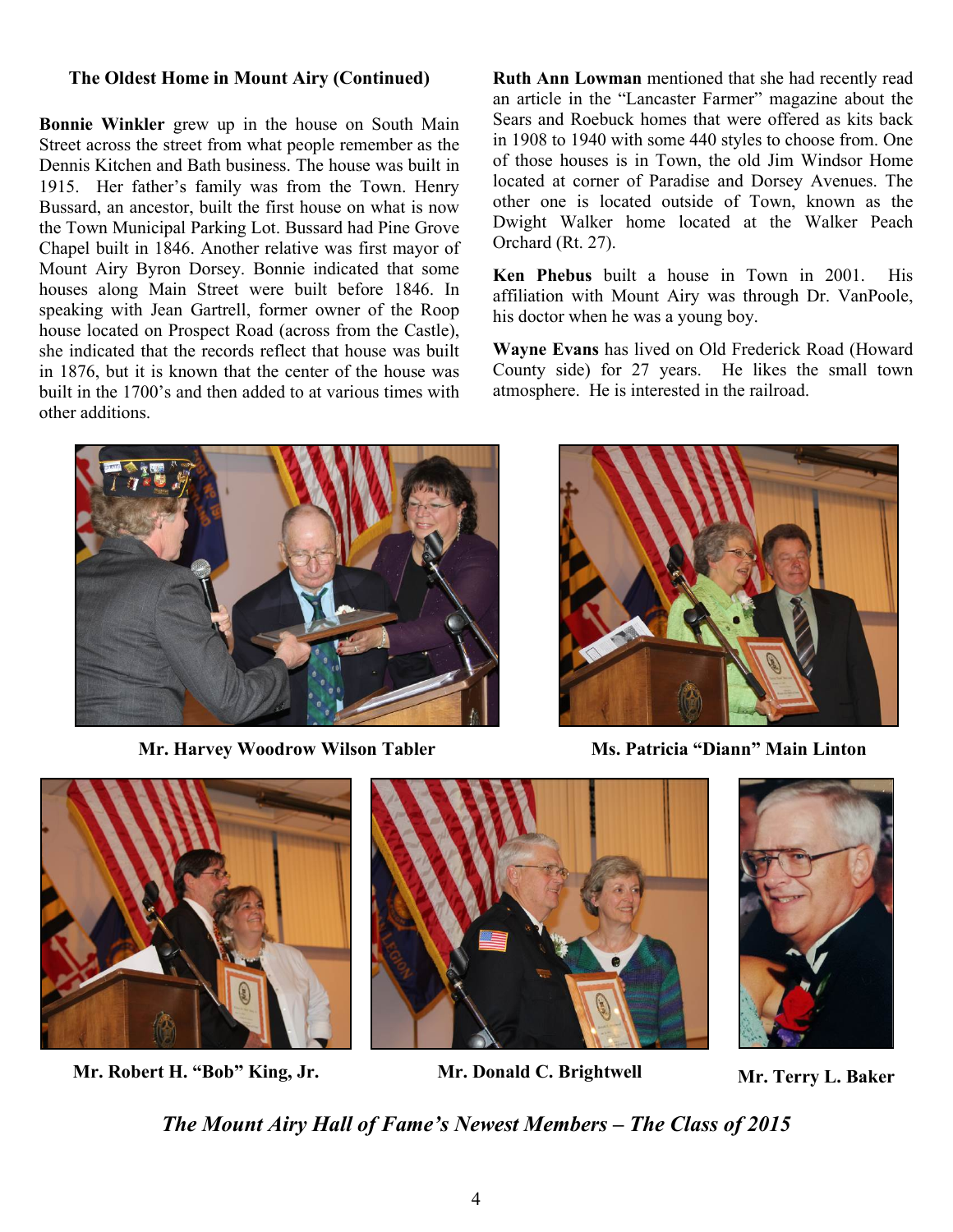#### **Historical Memories from Fifty Years Ago**

*Compiled by Althea Miller*

 The information for these Historical Memories was compiled by Althea Miller from articles in the January, February and March 1965 "Community Reporter" Newspaper. The late L. Pearce Bowlus, was the Editor for over 35 years. The newspaper was the main source of information for Mount Airy residents and surrounding areas from November 29, 1929 until the last issue on July l, l983.

- Dreams of a white Christmas never became a reality this year. Temperatures near 70 degrees and dark clouds that suddenly spread showers over the area gave the impression of an April day instead of Christmas. 1/1/65
- The MAHS Bulldogs came up with a double win recently. Wilson Etzler, new to the team this year was high scorer against Moton with 18. Jim Linton had 14 and Jim Miller and Mike Day 12 and 8 respectively. In the game against Middletown, Jim Linton scored 20 points. Others in double figures were: Harry Frizzel - 13, Mike Day - 14 and Jim Miller - 11. 1/1/65
- On New Years Day, the Rev. and Mrs. C.G. Muradian entertained at the Ridgeville Howard Chapel Parsonage. The affair was well attended by members and friends of both congregations as well as former members of churches Rev. Muradian has served in the past. Assisting Mrs. Muradian at the buffet table were: Hazel Ryan and Mary Fleming of Ridgeville and Irene Hardy and Georgette Watkins of Howard Chapel. 1/8/65
- Mr. and Mrs. Allen Hill and family, Mr. and Mrs. Claude Slagle and Mr. and Mrs. Robert Harrison and Roxanne were Christmas Day dinner guests of Mr. and Mrs. J. Millard Clark. 1/8/65
- Don't forget! During the next two weeks Calvary Lutheran Church will be celebrating its' 75<sup>th</sup> anniversary. Special services are planned for January 10-14 and 17. Former pastors are expected to be present on the 14<sup>th</sup> and Dr. J. Frank Fife, President of the Maryland Synod, will be guest speaker on the  $17<sup>th</sup>$ . 1/8/65
- Mrs. Ray Simpson will be in charge of the program for the WSCS at Calvary Methodist Church. The program, "We Would See Jesus," is one in a series, The Life Within. Anyone needing transportation should call Mrs. James Reed, Hickory Hills, Mrs. Russell Ray, Buffalo Road or Mrs. Roger Elgert. 1/15/65
- Mrs. Grace Arrington, cafeteria manager at Mount Airy Elementary and Junior High, has been receiving state and national recognition for her outstanding work. She has made numerous demonstrations around the state as to how to make inexpensive decorations for school lunch rooms. 1/15/65
- Mount Airy Girl Scout Troop #520, with Mrs. Raymond Barrie, Troop Leader, and Mrs. Leonard Mullinix and Mrs. Roger Elgert, Assistant Leaders, made Christmas tree ornaments and decorated the tree at Mount Airy Elementary School where the troop meets. They joined with Junior Troop #279 with Mrs. William B. Culwell, Leader, Mrs. Charles Burns and Mrs. Robert Gosnell in singing Christmas carols in downtown Mount Airy. 1/15 /65
- The Bulldogs were 1-1 last week. Wilson Etzler led the Bulldogs to a 59-48 win over North Carroll at jp,e. St. John's scored 8 points in a hectic last minute to defeat Mount Airy 53-51 on January 5 in Westminster. 1/15/65
- Mount Airy Bowlers came through the BPAA1965 All Star tournament held in Frederick with flying colors. Dot Day, sponsored by the Mount Airy Lions Club, was the top lady bowler of the tournament. 1/22/65
- An advertisement from the January 22 issue: Knapp Shoes---Billy Wagner---204 Hill Street, Mount Airy. 1/22/65
- Mrs. Joseph Kennedy served a delightful buffet luncheon to 20 Garden Club members on January 21. 1/22/65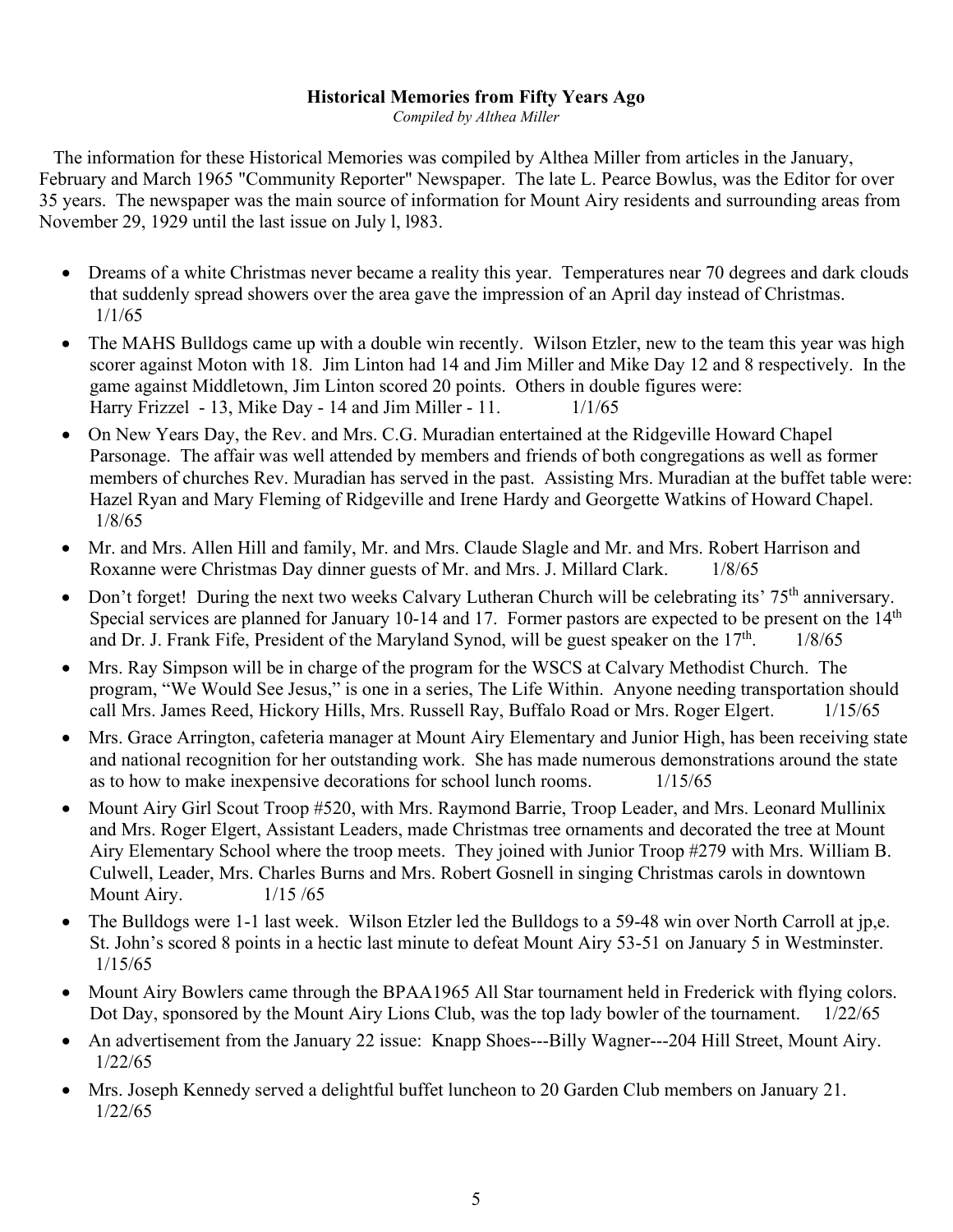### **Historical Memories from Fifty Years Ago (Continued)**

- A new "Dial building" is being erected at 819 South Main Street by the C & P Telephone Company. It is now about 50% complete. Installation of the new dial equipment will begin about June 1<sup>st</sup> and it is hoped to put the new dial service into operation the latter part of September 1/29/65
- West Falls Church had purchased a new Hammond Electric organ. They expect delivery any day. Funds were raised from free will offerings. The organ was chosen by the organ committee: Mr. and Mrs.Robert Davis, Mrs. L.C. Loman and Miss Mary Sagar, organist. 1/29/65
- The Mount Airy Bulldogs basketball team is battling for the county title. Before this week's games the Bulldogs were 10 and 4 with 6 wins and 2 losses in county play. Sharpshooter for the Bulldogs is Jim Linton with a game average of 17.7 points and a total of 231 in 13 games. Linton also had a game's high of 27. Jim Miller has a 12.0 average (157 points) while Wilson Etzler (131 points) and Harry Frizzel (130 points) have a 10.0 average. 2/5/65
- Robert Browning was recently installed as president of the Mount Airy Kiwanis Club by Lieutenant Governor Frank Rafio of Leesburg, Virginia. 2/5/65
- A small group of Mount Airy residents recently held their seventh meeting as a prospective Junior Chamber of Commerce. The meeting was held following a crab cake dinner at the "Country Inn". Persons between the age of 19 and 36 wishing to participate are asked to contact Jim Taylor, Carl Swiger or Fred Stephens. 2/12/65
- The PTA Players will present "The Egg and I" in May in the Senior High auditorium. Auditions will be March 7 and 14. 2/19/65
- Mount Airy High School students who received "Distinction" honors for the first semester for having received all A's were: Virginia Boone (10<sup>th</sup> grade) and seniors Anette Bennett, Jenny Bowlus and Susan Hillbinger. 2/19/65
- The WSCS of Howard Chapel met at the home of Mrs. Kenneth Gosnell with Mrs. Albert Hardy as cohostess. 2/19/65
- The Sweetheart dance, sponsored by the Key Club, was held Saturday night. Anne Marie Buckley was crowned Key Club Sweetheart by Mr. Eder. Those involved in planning for the dance were Ronnie Frizzell, Ronnie Clower and Doug Henley as well as club president, Jim Molesworth and Mr. Wilson, advisor. 2/19/65
- March 30 has been set as the date for the Annual Father-Son banquet at Calvary Methodist Church. The speaker will be The Rev. James Archibald. He will show slides of the church in Argentina and Uruguay. Tickets may be obtained from Lindsay Browning or Harry Bellison. 2/26/65
- The Mount Airy Homemakers held their meeting at the home of Mrs. Oscar Baker with Mrs. Aubrey Fleming as co-hostess. Tasty refreshments were served in keeping with Washington's birthday to 21 members and one visitor. 3/5/65
- The Mount Airy Bulldogs captured the Carroll County Basketball championship. It was the second championship in four years for Coach Baker and his cagers. 3/5/65
- The Ridgeville Howard Chapel Charge will host the Annual World Day of Prayer observance this year at Ridgeville on March 5 at 2:00 P.M.  $3/5/65$
- On Sunday, March 7 at 3:00 P.M. the groundbreaking ceremony was launched by the Howard Chapel Methodist Church on the site of the new Educational Building and Parish Hall to be erected soon. 3/12/65
- Both churches of the Ridgeville Charge will hold their Spring Suppers in April. Ridgeville Church will have its' Fried Oyster and Baked Chicken supper on April 3. Howard Chapel will have a Roast Beef supper on April 24 at Long Corner Hall. 3/12/65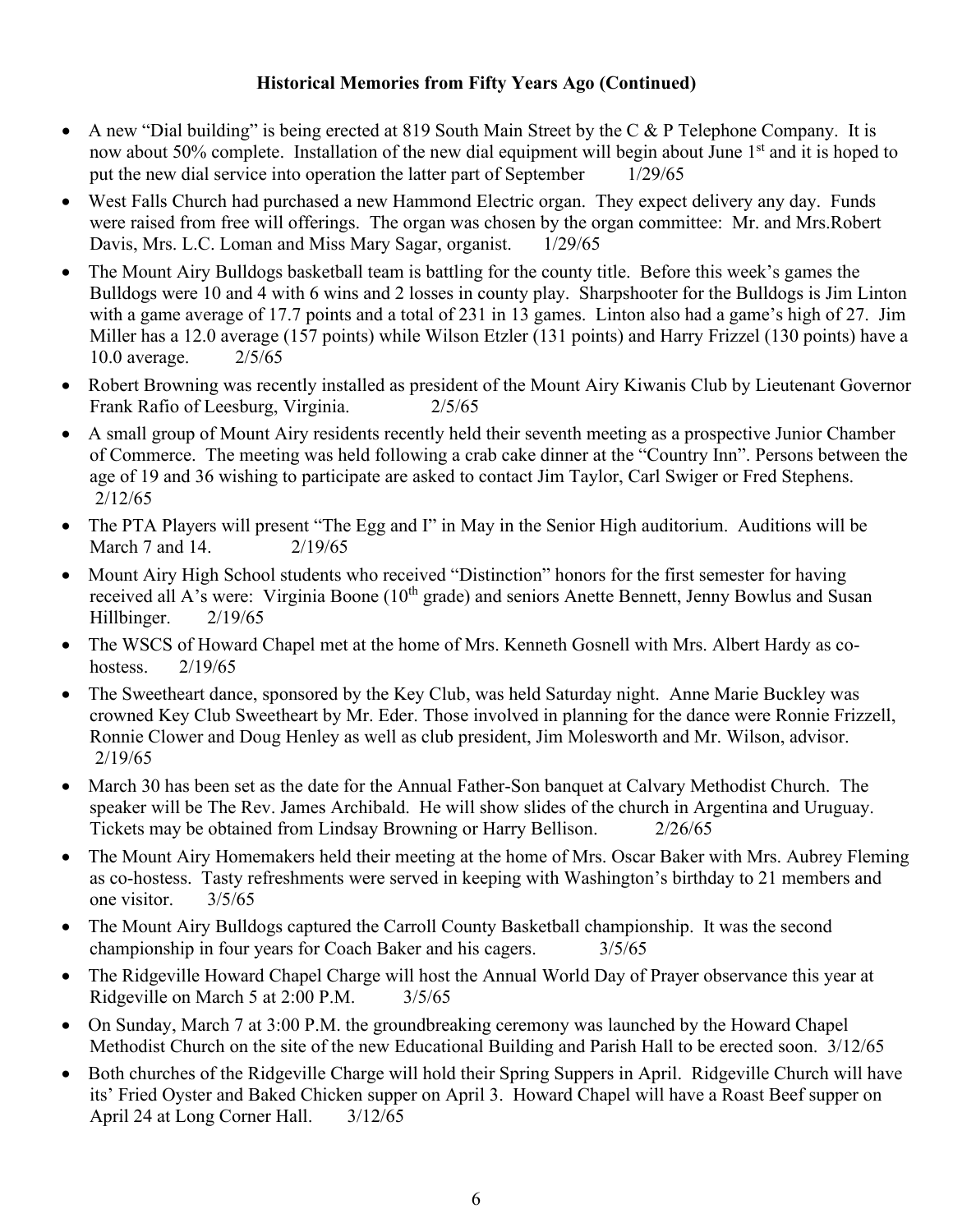#### **Historical Memories from Fifty Years Ago (Continued)**

- Barbara Browning, a senior at MAHS, was chosen to represent her school in the third annual Good Citizen Pilgrimage, sponsored by the DAR. In addition, Barbara also placed second in the county in the Soroptomist Citizenship Award contest. 3/12/65
- This week Walter Spurrier completes 50 years of service to the Mount Airy Milling Company. He began working at the Mill while he was still in high school. In addition to his work at the Mill he has served as Mayor, church official, Masonic and Eastern Star and Kiwanis leader. 3/19/65
- Samuel R. and Alfred M. Schmidt, 18, twin sons of Mrs. Rut Schmidt, completed a 12 week fuel and electrical system repair course at the Army Ordinance Center, Aberdeen Proving Ground. 3/19/65
- Electronics Technician Third Class Thomas L. Neff, grandson of Mrs. W. Norman Hood, has completed a five week Loran-C Maintenance course at Dom Neck, Virginia and has returned to the Polaris missile firing nuclear submarine, USS Thomas Jefferson Holy Loch, Scotland. 3/19/65
- Calvary Weekday Kindergarten will now accept registrations from parents wishing their children to attend next year. 3/19/65
- Mary Lynn Myers appeared on television, Channel 11, last Sunday on a program entitled "To Promote Good Will". She was one of four students from the School Pharmacy, University of Maryland. Mary Lynn, the daughter of Mr. and Mrs. Lyndon B. Myers, will graduate from the School of Pharmacy in June.  $3/26/65$
- Twenty-four Mount Airy students have been chosen by auditions to play in the All County Band and Orchestra concert on April 3. Band members are: Flute - Anne Marie Buckley; Clarinet - Barbara Browning and Marajean Kaetzel; Alto Saxophone - Charles Condon; Tenor Saaxphone - Donald Duncan; Trumpet - Jim Wilson and Michael Mason; Horn - John Simpson and Barbara Goodwin; Trombone - Steve Walton; Bass - Tom Muller and Percussion - Ronnie Hawkesworth. Orchestra members are: Craig Edwards - Trumpet; Ronnie Clower - Trombone; Clarice Runkles - Oboe; Susan Boller, Basil Eavey, Jannette McCauley, Susan Farnsworth and Teresa Farnsworth - Cello, and Jerry Baker - String Bass. 3/26/65